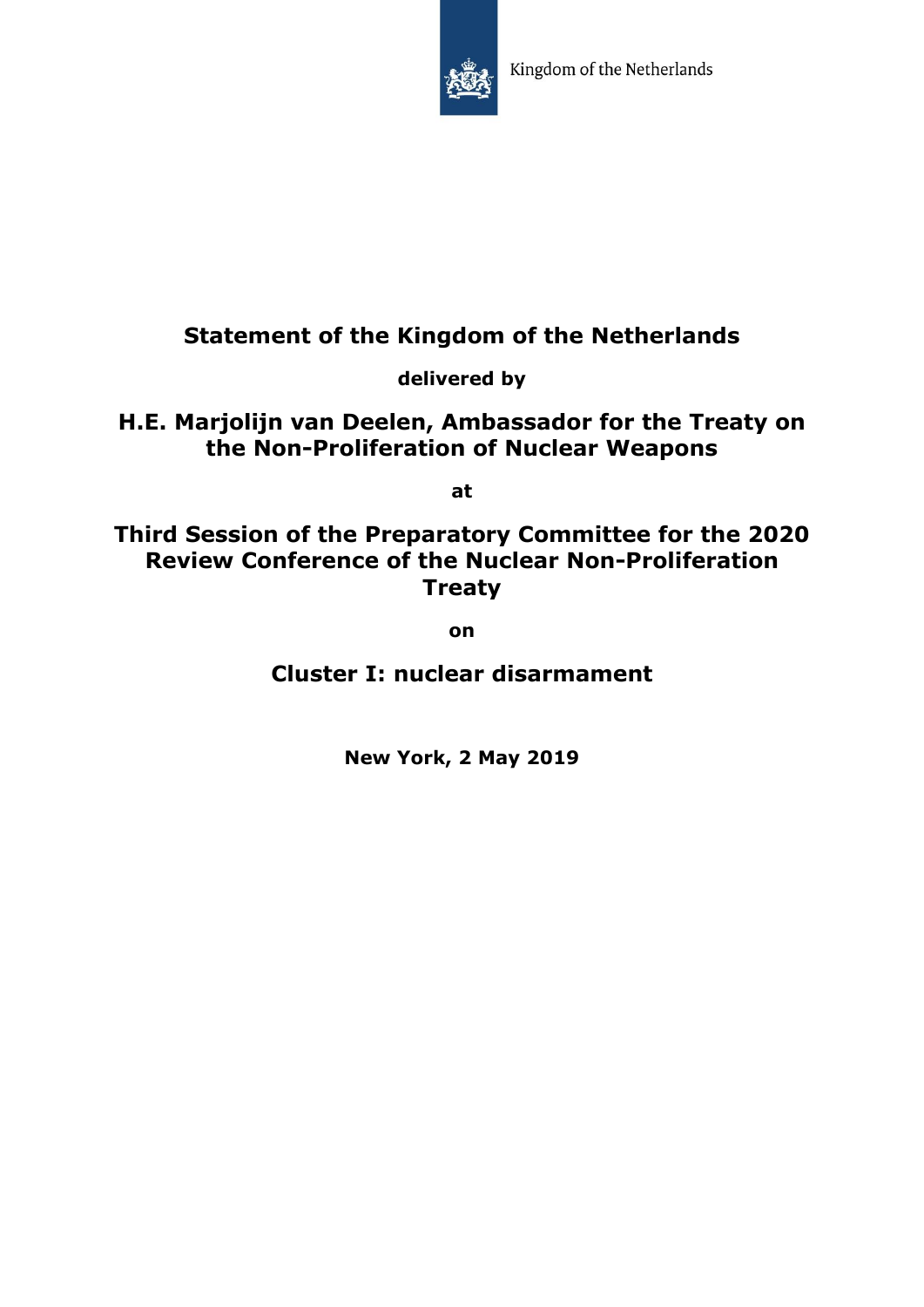#### Mr. Chair,

The need for progress on nuclear disarmament is evident. Our achievements since the end of the Cold War are at risk of being undercut, and many standing commitments on nuclear disarmament remain unfulfilled. Halting the increasing pressure on the international disarmament and non-proliferation architecture and finding a pathway for progress is our common endeavour towards 2020 and beyond. The goal, let me be clear, is and remains a world free of nuclear weapons.

For the Netherlands, progress on disarmament and improving the international security environment go hand in hand. Work on both has to continue simultaneously, to ensure that they strengthen and accelerate each other.

Progress on nuclear disarmament is of fundamental importance for the NPT. To ensure the credibility of the Treaty and to retain a balanced implementation of the three pillars within the Treaty. The full implementation of Art. VI requires leadership from the Nuclear Weapons States and we appreciate the work that was announced yesterday by China on behalf of the P5. But Non-Nuclear Weapons States also have an important role to play. As an important step, we call on the US and Russia to show leadership in their disarmament efforts, including on New START, and by engaging in consultations on possible further reductions in nuclear weapon systems, both deployed and nondeployed, strategic and non-strategic.

It is vital that NPT States parties not only reaffirm the aim of working towards the total elimination of nuclear weapons under Article VI, but also that we engage in serious discussions on how to get there. The initiative 'creating the environment for nuclear disarmament' is a useful step in that direction. As mentioned in our general statement, the Netherlands organised a colloquium in Geneva to discuss this issue, and we remain fully ready to engage further with all delegations on this issue.

Of course, having this dialogue is no substitute for pursuing other disarmament steps in the context of Article VI.

Mr. Chair,

The Netherlands believes that there are opportunities to make progress towards nuclear disarmament, whilst also improving the international security environment. Particularly in times of rising tensions, technical work and the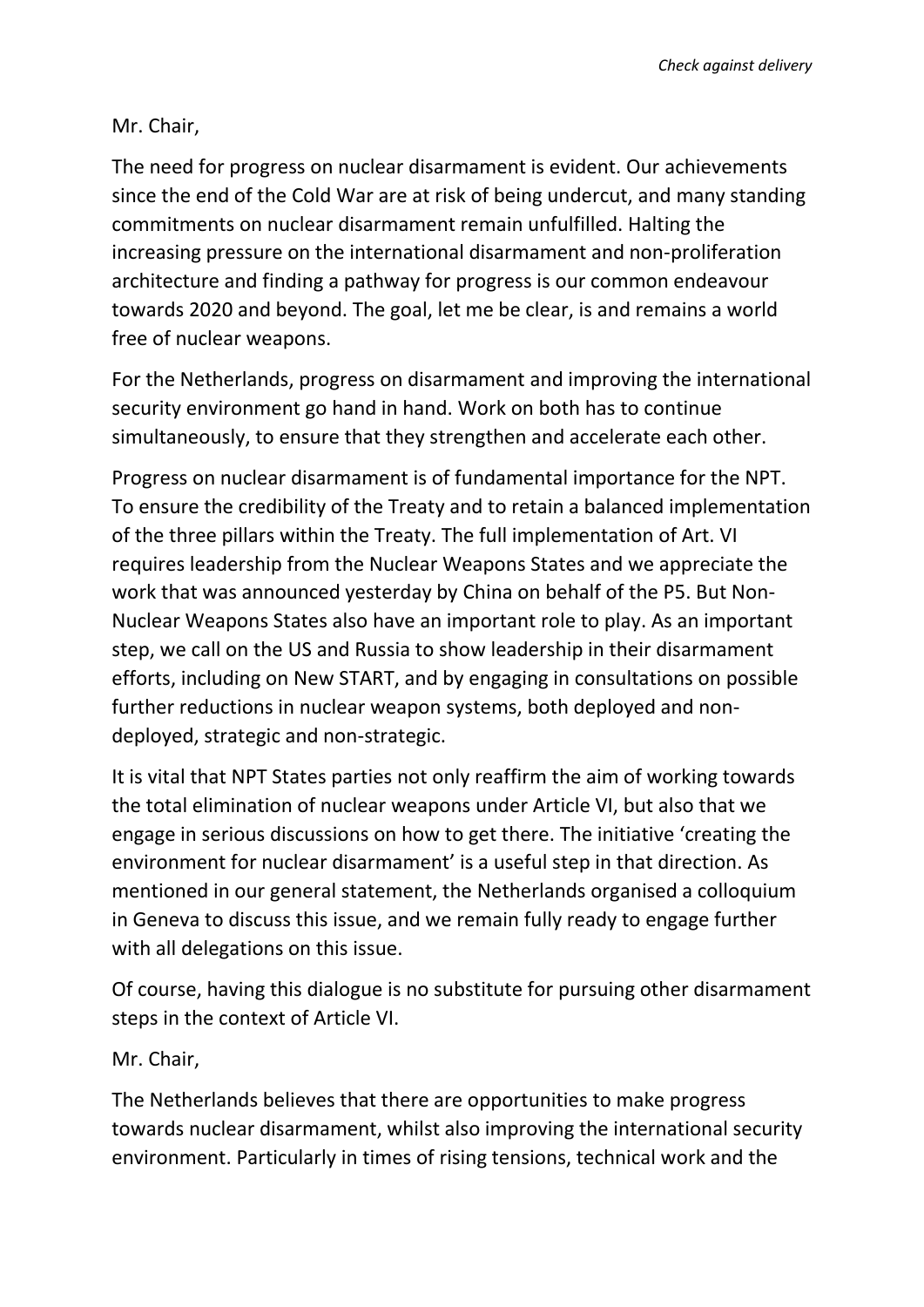fulfilment of previously agreed commitments can build the confidence and trust that are necessary to move nuclear disarmament forward. Let me elaborate.

The NPDI-working paper on transparency provides some concrete measures on how to move this issue forward. The Netherlands also contributed by providing its transparency report contained in NPT/CONF.2020/PC.III/2. We call on the nuclear-weapon states to report the information asked in the NPDI-format, both as a confidence building measure and to provide a context for future arms reduction talks. We commend the UK for having done so already and look forward to discussing the information in their report.

Achieving and maintaining a world without nuclear weapons will not be possible without robust verification. The Netherlands continues to play an active role in developing the required disarmament toolbox, including within the IPNDV, and we are honoured to host the next meeting in the Netherlands this year. In this context, we also welcome the report adopted by the GGE on , which clearly highlights the need for further work by all interested States.

#### Mr. Chair,

The negotiation of a treaty banning the production of fissile material for nuclear weapons or other explosive devices remains a steadfast priority for the Netherlands. In our view, a pragmatic approach focussing on the end goal of a non-discriminatory, multilateral and internationally and effectively verifiable treaty, rather than on process, will help us achieve the best results.

The entry into force of the CTBT remains another unfulfilled promise under the NPT and we call upon all Annex II States to sign and ratify without delay. The Netherlands continues to actively contribute to the CTBTO and the development of its verification regime, including though a recently launched BeNeLux cooperation.

### Mr. Chair,

2020 is a time to reflect, but more importantly, it will also be the time to start planning the next decade of our Treaty. The commitments contained in the 2010 Action Plan and those commitments made during previous Review Conferences remain valid and should form the foundation of our work. We need to get concrete on the implementation of these commitments and take the steps we have agreed on in a pragmatic manner.